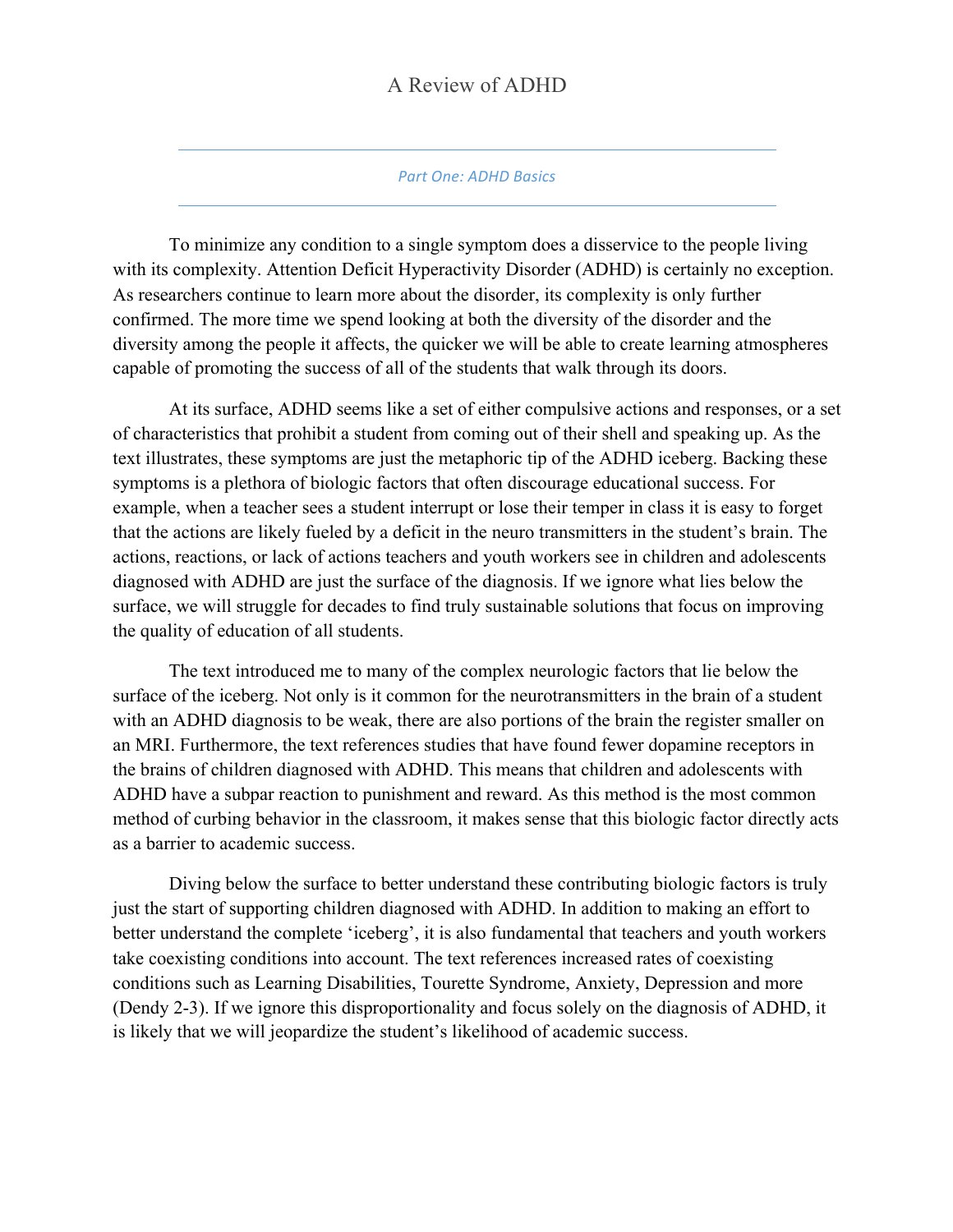The first step to supporting a student with an attention deficit is to find the appropriate diagnosis. When it comes to diagnosing ADHD, the DSM outlines the criteria in two categories. Based on these two categories, a person can be diagnosed with

- 1. Attention-Deficit/Hyperactivity Disorder, Predominately Inattentive Type
- 2. Attention-Deficit/Hyperactivity Disorder, Predominately Hyperactive-Impulsive Type
- 3. Attention-Deficit/Hyperactivity Disorder, Combined Type, or
- 4. Attention-Deficit/Hyperactivity Disorder, Not Otherwise specified.

By assessing the frequency and relative scale of nine conditions in two categories, a child or adolescent can be diagnosed with any one of the four ADHD diagnoses. To be diagnosed, a student must have six of the nine characteristics in a category. The diagnostic characteristics, ranging from inattention to excessive talking, are often more prominent in children younger than 14. This highlights the first of many diagnostic barriers. The DSM characteristics make it easier to miss a diagnosis in teenagers. This is problematic as we know ADHD does not disappear as a student gets older; it simply presents itself differently.

Many diagnosis barriers exist beyond the age-specific characteristics outlined by the DSM. First, there is a strong cultural bias that makes missing a diagnosis in girls easier. While diagnosis rates currently say that the ratio is 2 to 1, researchers believe the prevalence is similar in boys and girls. Secondly, there is a "kids will be kids" mentality that exists in today's society. This mindset encourages teachers, parents, and youth workers to overlook many behaviors that would otherwise lead to a diagnosis of ADHD. Thirdly, ADHD diagnoses among students in gifted programs are often ignored as people seem to think that a high IQ and ADHD are mutually exclusive of each other. Not only is this inaccurate, we know that IQ is not likely the largest contributor to a student's academic success. Memory recall and focus are two characteristics that are highly determinate of academic success and are both significantly prohibited by ADHD. Finally, the media has drawn attention to an increase in the prescriptions of medication for ADHD. Without the historical context, it is easy to assume that we are over diagnosing ADHD. Knowing this may lead parents to resist testing, diagnoses, and treatment. However, it is more likely that the increase in diagnosis of ADHD is due to the increase in research.

Beyond diagnosis, treatments of ADHD can also be complex. Medications like Ritalin, Concerta, Adderall, and Strattera continue to prove effective. However, a treatment plan that includes physical activity and classroom support in addition to medication will produce more successful results.

We know, after just one section, that ADHD is a complex condition that is accompanied by a complex diagnosis process. While media and basic conversations often reduce it to just a set of compulsive actions and reactions, it is much deeper than that and is backed by a complex set of biological factors. Many of these factors are rooted in the brain's ability to function at its maximum capacity. Being able to scan for and test many of these contributing factors adds a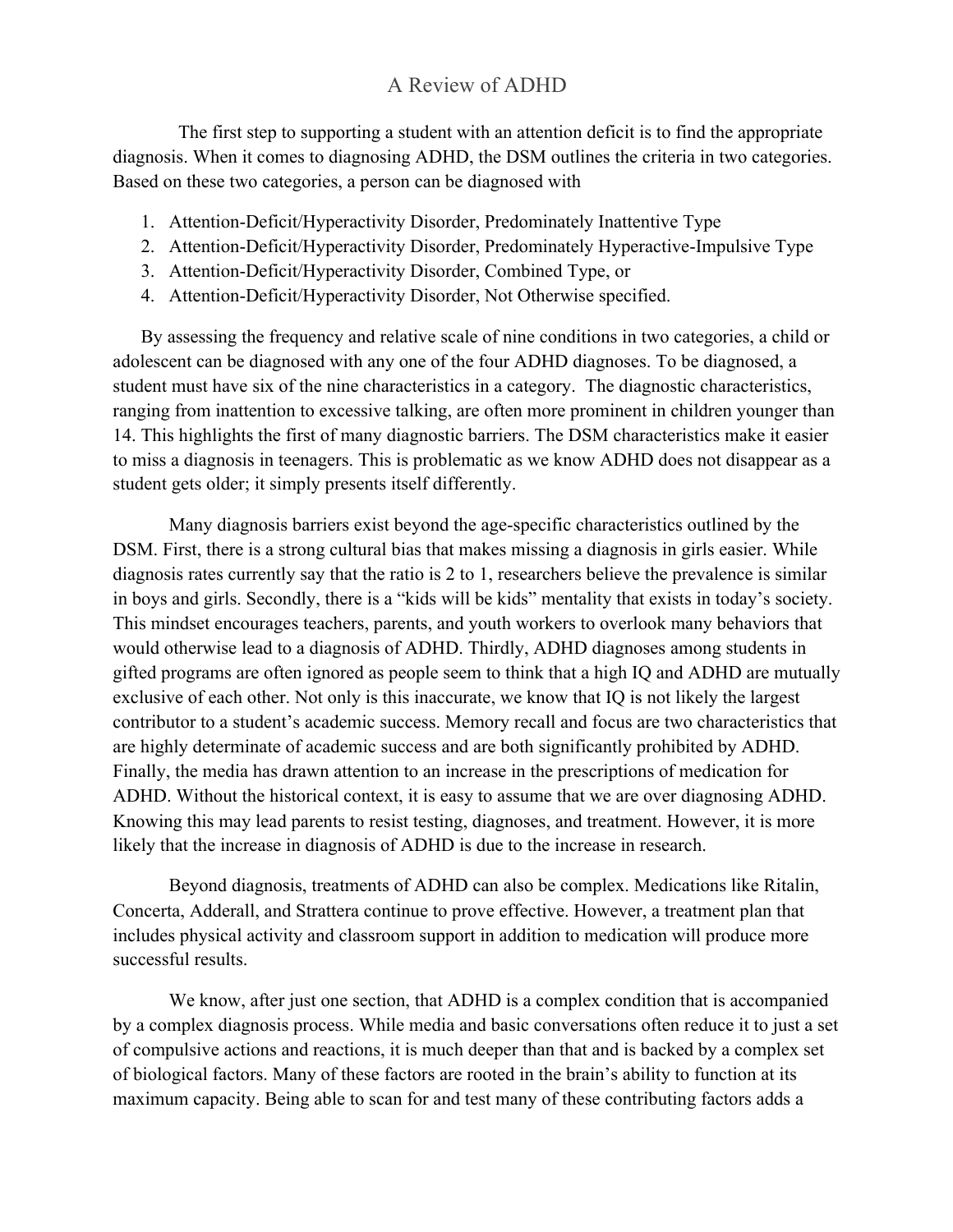level of authenticity to a condition often questioned by media. As complex as it is, ADHD is often accompanied by any number of coexisting conditions. These conditions can range from Anxiety to Tourette Syndrome and can be as prohibitive as, if not more than, ADHD. All coexisting conditions must be addressed for success. Diagnosing ADHD is a multifaceted process filled with barriers to success. In the end, ADHD is a complex and diverse neurologic condition that affects the brain's ability to remain attentive over time. With a holistic approach and a reduction in diagnosis disparities, I firmly believe we can drastically reduce the impact of ADHD on a student's academic success.

#### *Part Two: Curriculum Modification*

In the world of education, we continue to make efforts towards a standardized American classroom. Moving this route can be significantly consequential for students with learning or attention deficits. We know with some certainty that students with ADHD are at increased risk of exhibiting deficits in executive function. As a result, they are less likely to find success from a traditional standardized American classroom. Instead, we as educators, youth workers, school administrators and parents need to work towards introducing specific modifications in the classroom to ensure all students achieve their highest level of education.

Modifications that can be implemented in a classroom are as diverse as the kids they are designed to support. When we look at making modifications to classrooms to better accommodate the learning needs of students with attention deficits, we can generalize to a certain degree. We know, for example, that students with ADHD often have difficulties staying focused for extended periods of time. In response, a teacher may find ways to break up a class lecture into smaller more succinct lessons. In addition, we know the students with ADHD may have a hard time responding in a regular and contributory manner during classroom conversations. A potential solution to this deficit would be exploring varying ways of group response. Group response encourages each student in the class to explore a solution and then present back to the classroom. The more we learn about attention deficit disorders, the more we are able to implement modifications in classrooms to better accommodate each students learning needs.

Visually stimulating modifications continue to prove helpful across disciplines. Using reminder targets directly in student's line of site provide a continuous reminder of the task at hand. Leaving key lecture points physically displayed in a classroom throughout the duration of the lesson is a visual classroom modification that encourages students to keep big picture concepts in mind.

In addition to steps a teacher can take to modify a classroom, students can take steps to improve their learning atmosphere. Biology tells us that sitting still for long periods of time can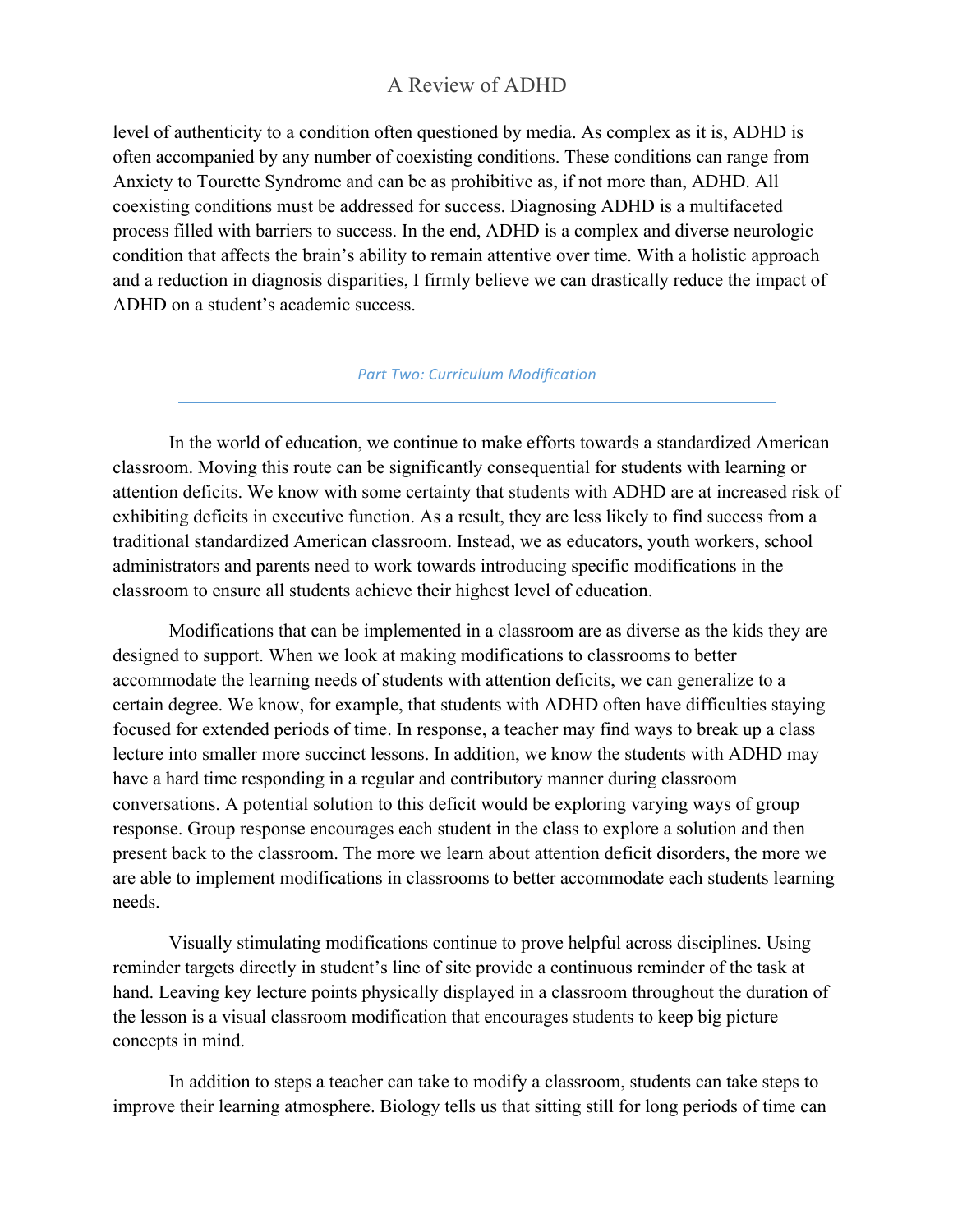interfere with blood flow through the body. In response, students can stand for short periods of time during class to ensure their brain is receiving proper blood flow throughout a lesson. To keep the classroom visually stimulating, students can make supportive learning documents such as Desktop Helpers or reference cards. These student facilitated modifications are powerful and can work as a supplement to modifications teachers may implement themselves.

One of the most powerful modifications an educator can make in the classroom is to alter the delivery method of the knowledge to ensure retention. For example, encouraging a student to teach the information to a classmate or family member is likely to yield to best results with regard to knowledge retention. These modifications are likely to increase the retention rates of all students in the class. The more a teacher can avoid direct lecture as a method to delivering knowledge, the better the chances are that a student with an attention deficit will retain the knowledge.

Classroom modifications can help a student with an attention deficit obtain knowledge in each of their classes. For example, if we see that a student is struggling to retain knowledge in their science class, there are nearly infinite sets of modifications we can make to improve the student's likelihood of learning. By taking a holistic approach to classroom modifications the student, teacher, and support systems can work together to develop the appropriate set of science focused classroom modifications.

To start, a teacher can construct a portfolio of classroom modifications based on the student's struggles. It is important that the modifications to the classroom are not to extravagant for the specific case. An over extended modification set can act against the student and negate the purpose of the modifications. The science teacher can start by assessing the delivery style of the lessons. Ensuring that the delivery method is rich with hands-on experience is a great step towards successful modification. Then, the teacher can ensure that they know the big picture learning objectives. In a lesson about biology, the teacher could list the primary properties of life on the board and then have small hands-on conversations about each property in detail. Finally, the teacher can use a detailed assignment and report system to keep the student on track. With the biology lesson, the teacher could construct an assignment tracker that is constructed around the primary properties of life listed on the board through the lesson. This will ensure that the student does not get confused with multiple lesson and classroom modifications. Further, the teacher and the student can agree to meet one on one to discuss progress and the support methods they have agreed on. These conversations are a great place to discuss what modifications the student would like to implement as well.

Student engagement and process buy-in is fundamental to the success of classroom modifications. A classroom can make a hundred modifications but if the student is not engaged in the process, the modifications are useless. For this science class, a student can start by overviewing the topics to be studied and discovering any topics of interest. From there, the student can supplement the learning process by utilizing technology to study the properties of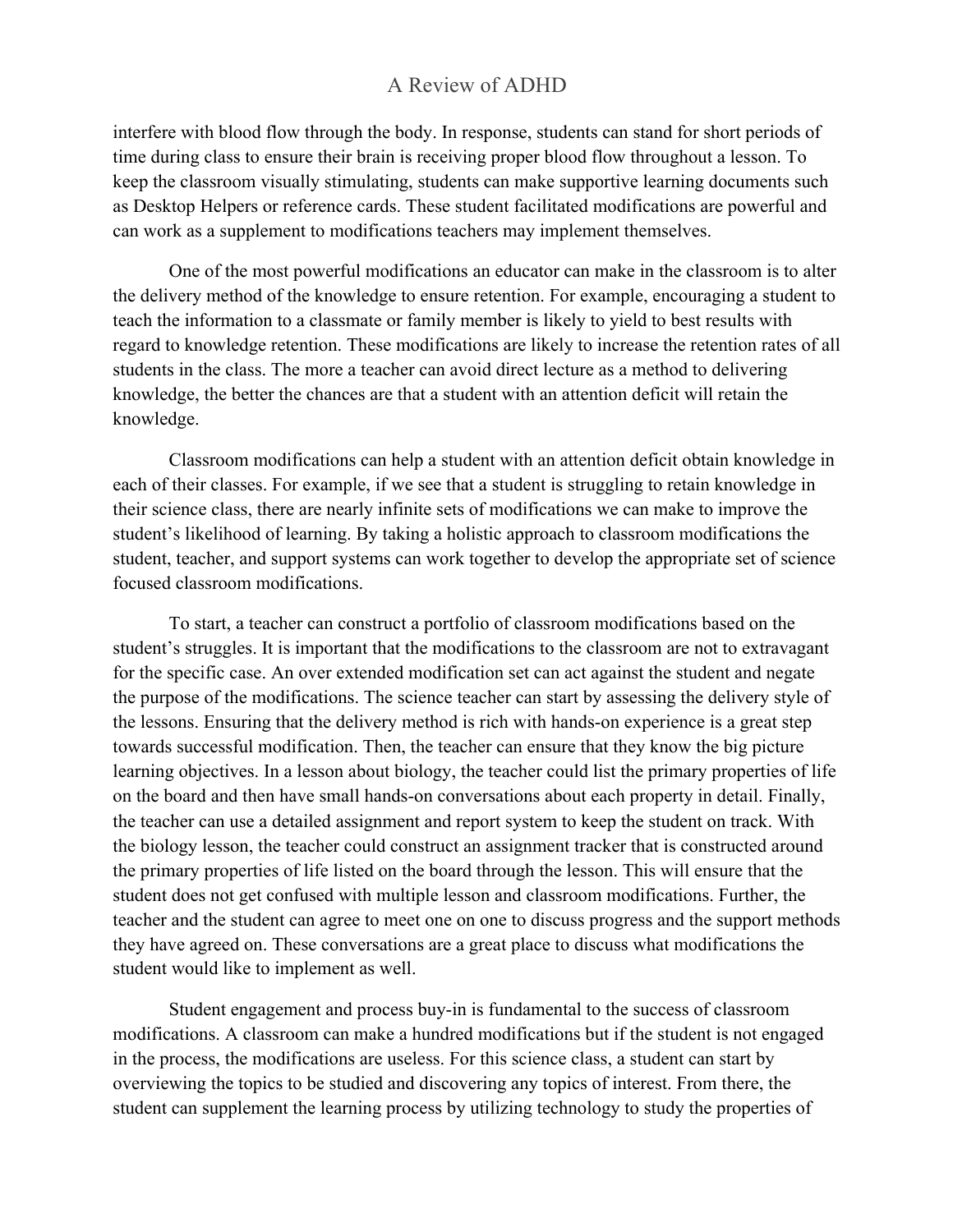life. If art is a medium the student enjoys, they can draw pictures of scientific processes such as photosynthesis and keep these drawings for reference. To enhance memory retention of large picture concepts, the student can make use of acrostics and acronyms. These student lead modifications have the opportunity to make a big difference in the student's future academic success.

Student success can be achieved an endless number of ways. It is pertinent to analyze the learning atmosphere and the ways the student is engaged and make modifications to improve. When considering modifications to improve the learning atmosphere for a student with an attention deficit, we have a base understanding of the struggles they experience and it is up to the educator, the student and the student's support system to construct a set of modifications that addresses the precise needs of the student.

**Part Three: Executive Functioning and ADHD** 

When we look at practical implications of ADHD in the classroom, it is often easiest to see its impact on the executive function of students. This is most like due to the fact that many of the symptoms of Executive function deficits are visible barriers between a student and their academic success. These barriers, build by deficits in executive function, are also often the most prominent and intimidating barriers in the way of student success.

ADHD, as discussed in previous chapters, is often overlooked as the symptoms can be associated with a 'normal' development path as children traverse through adolescence. Executive function deficits are no different. It is easy to attribute forgetfulness and struggles with initiating to the laziness of a student. If the student has ADHD, we know that biologically the structures in their brain are creating barriers between them and their success. For example, when we see that a student is failing tests, a first instinct may be to attribute that to lazy study habits. Instead, in students with ADHD, this is likely attributed to the less effective punishment and rewards cycles in their brain. In response, educators can modify study support or modify the way the test is administered or scored. These modification methods will help support the executive function of the student.

In American public schools, classwork does not stop at the classroom door. It is fundamental, when addressing any behavior deficit that we take a holistic approach. Students with ADHD face many barriers to homework completion. At a base level, executive function deficits may allow children to forget important procedural steps like turning in homework or bringing text books home. In addition, we see parents are unable to provide their children with appropriate homework support. In response, we must work with the student and the student's family to create educational modifications that will increase the student's chances at success. As students with ADHD work through homework, it is important that they are able to receive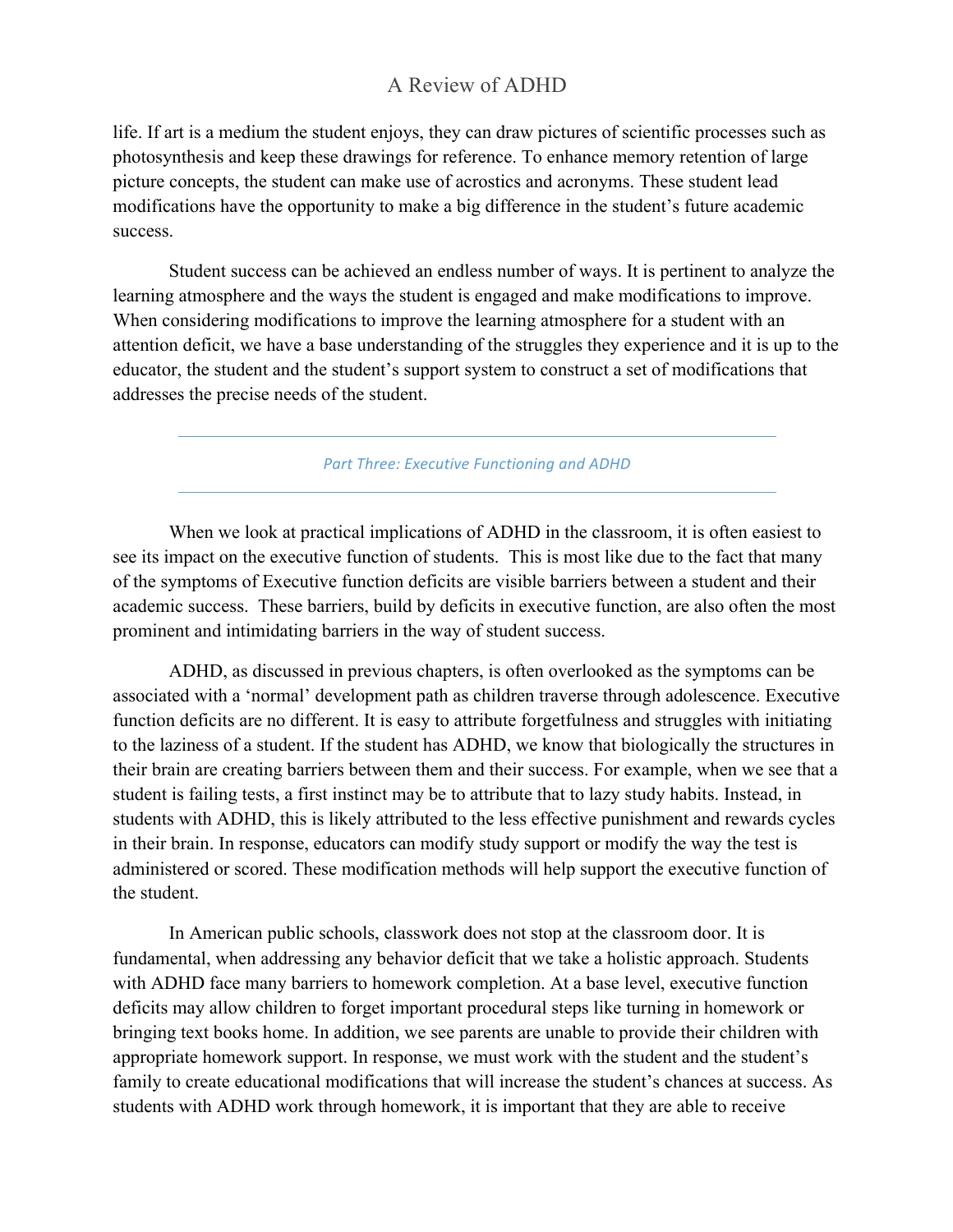engaging and sufficient support from parents. To support this structure, a teacher may consider sending homework helpers to parents.

Promoting healthy homework habits will lead to the development of more life skills later on. Because this is the case, it is important that, especially for student with ADHD, they are introduced to specific structure and expectations. Again, child process buy-in is important. Without it, the student will disregard any types of modifications offered to them.

When structuring homework, the structure needs to start at the beginning. Addressing forgetfulness at school is the first step to success. Working with the student to create and implement structure that will encourage the student to bring their homework and necessary supplies home is a great way to start off. If a student responds to visual graphic cues, it may make sense to work with the student in drawing reminders on helper cards. If they respond more to peer support, an alternate solution may be to assign a friend to remind them what supplies they need to take home that day.

During the actual process of homework, setting clear boundaries, structures and expectations is important. Many of the classroom modifications discussed in the last chapter are also applicable in a home setting. Physical modifications such as helper cards and reminders in the students view will continue to enhance their executive function ability. We know that short time windows will work best to keep the student focused. To support them best, work in small time blocks on specific objectives set with the child. Using praise and support is a positive way to encourage further dedication. Homework periods are often periods when ADHD medications start to wear off. If we see this is the case, changing the child's medication may be a great academic support. These styles of support can continue through the end of the process when the homework is brought to school and handed in on-time.

The structure for homework focuses on basic organizational support. If we see that a student with ADHD is struggling specifically with disorganization we can offer specific supports to best help them. Examples of organization support include having extra supplies, putting names on belongings, using organizational tools like folders, implementing a "home base" for the student where they can reorganize, and using tracking based tools to ensure students are aware of and working on the grades that they are receiving.

As children grow through adolescence and into their teenage years, memory becomes one of the most impairing characteristics of students with ADHD. Specifically, working memory in children with ADHD can lag behind their peers by years. In a nutshell, the physical structure of a student's brain is affected by ADHD in a way that makes both storing information long term and recalling information from memory difficult. To support teens with ADHD we can use tools like recorders or checklists. In a school system where traditionally expected to act independently, an inadequate working memory can be a significant barrier to success. But, with the right supports, can often be reduced alongside the other executive function barriers presented.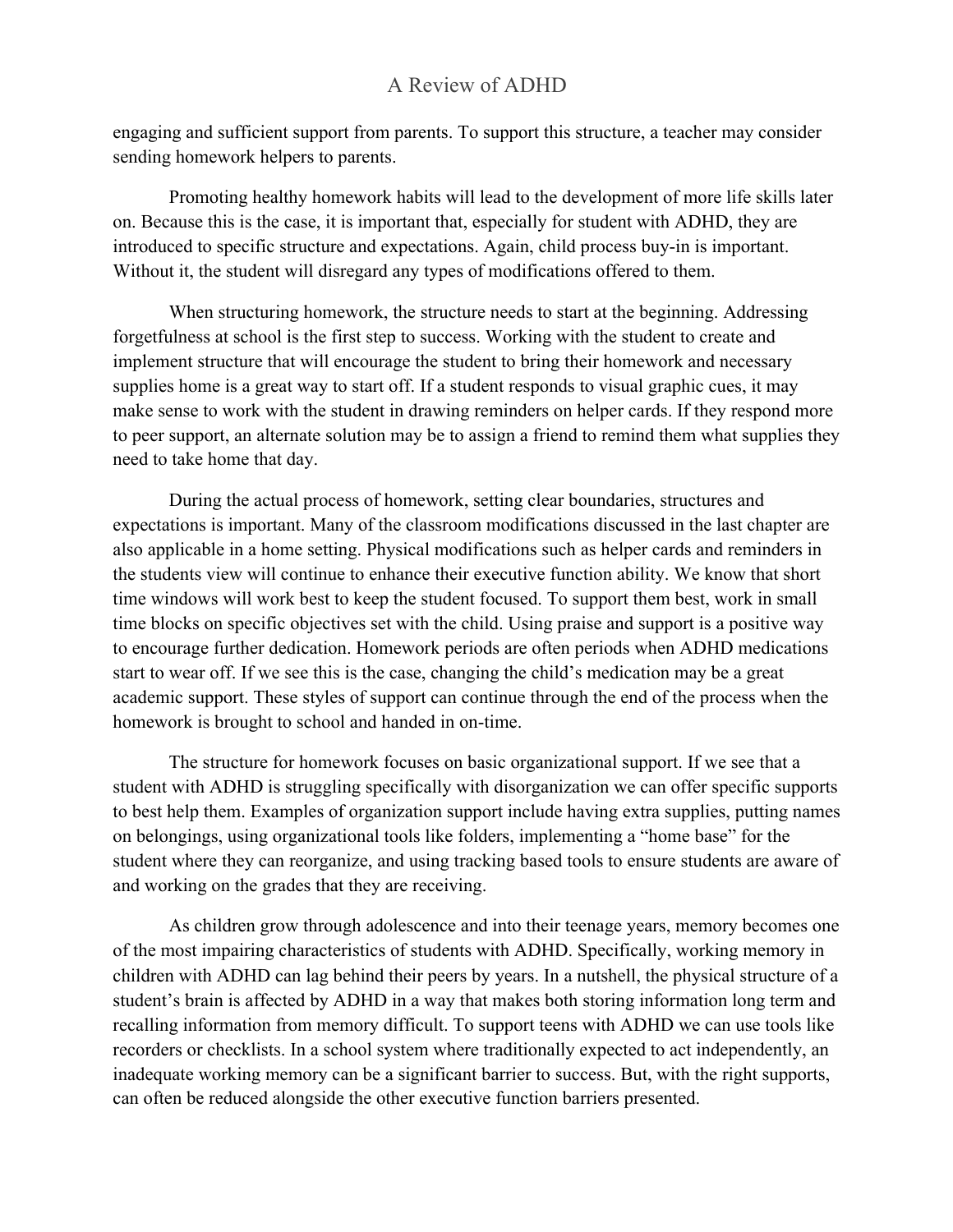Another significant executive function impairment often present in students with ADHD is time management. Because time management is a skill learned in school and carried through life, it is important to support children through the development of this skill. Barkley discusses a Window on Time that outlines a person's foreplanning capabilities. While this skill is likely to take decades to develop in the general public, it develops even more slowly in students with ADHD. This symptom is often labeled as lazy and is overlooked as a result. To support students with time management, it is important they know how to plan, schedule, prioritize, and follow a plan. With visual students, we can draw picture heavy timelines to structure a plan and discuss a way to follow through with the plan. A holistic set of supports to a student's time management skills will help them successfully complete long term projects that they might otherwise struggle with.

Executive function deficits are prevalent among children with ADHD and are one of the most significant barriers standing between a student and their academic success. With close monitoring and holistic support modifications, a student can create a series of tools that will help them complete tasks in an organized and on time fashion. In addition, assuming child buy-in, these supports will help the child in future long-term tasks and projects. Like any modifications designed to help a student with ADHD, it is pertinent that these modifications are precisely the right level of intervention and are designed and implemented by all people involved.

#### Part Four: Laws Governing Education of Students with ADHD

In the world of ADHD, students do not have to navigate their world alone. In their education, it is likely that they will have the support of a caring teacher and at home, it is possible that they have had the opportunity to work with their family to develop modifications to homework and their life that improve likelihood of success. On a bigger scale, students are supported legally by the Individuals with Disabilities Education Act (IDEA), Section 504 of the Rehabilitation Act of 1973, and the Americans with Disabilities Act). Each of these provisions is intended to ensure that students of all abilities have access to a fair education and are not discriminated against in a variety of settings.

Students with ADHD are most likely to be supported by IDEA. One of the accomplishments of this act is a mandate that all students have access to a "free appropriate public education (FAPE)". This ensures that schools will implement classroom modifications as deemed necessary to better support students of all abilities. For students with ADHD, it can be difficult to decide on specific modifications to provide for the classroom as the disorder is less visible than a physical disability. In addition to FAPE, IDEA introduces the concept of an Individualized Education Plan (IEP). The goal of an IEP is to create a holistic support for the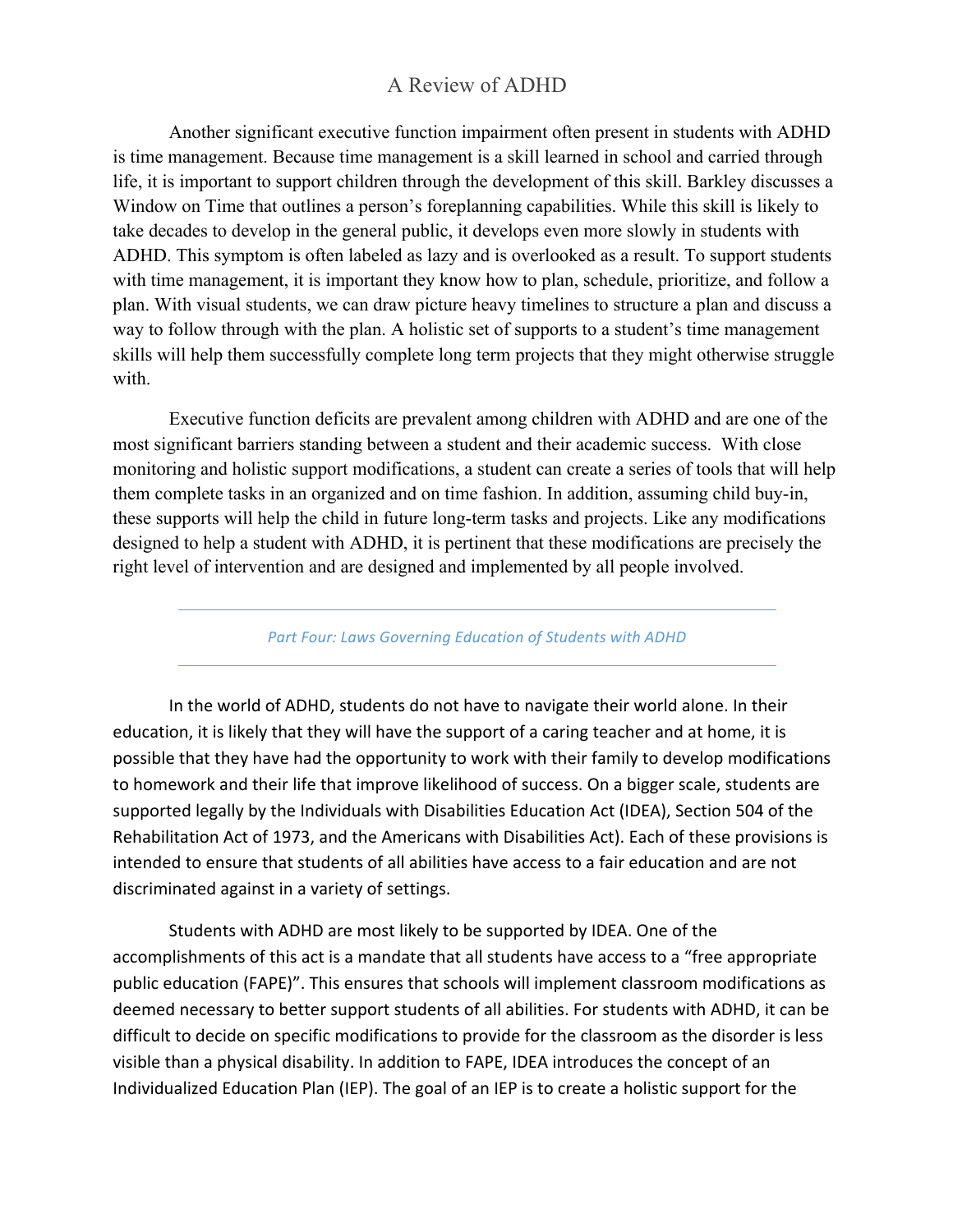student so they are empowered to receive their best education. The plan is collaboratively developed by the student, teachers, parents, and community members and can include anything from class breaks to homework modifications. IEP's are likely to lead to further research into possible accommodations, the development of measurable annual goals, identifying possible assistive technology, identifying testing alternatives, creating an appropriate reporting mechanism, and much more. It is fundamental to the success of the IEP that both the student and the student's parents are involved in the planning and implementation. As with education modifications, the IEP will succeed only if the student has buy-in. 

Federal supports and mandates exist not only to help a student diagnosed with ADHD, but also to help identify students and evaluate their future success. In the event that an educator suspects a student may have a learning disability, they are obliged to enquire about a formal evaluation. After parents have signed their consent, the school must perform a formal evaluation within 60 days. This will lead to a diagnosis. Once diagnosed, we will likely see an Rtl approach to the student's education. A focus on early intervention is fundamental. Once intervention begins, the RtI model will recommend either an appropriate level of intervention. Because early intervention is so important, IDEA ensures that failing grades are not a prerequisite for intervention and support.

In addition to classroom support and modifications, federal laws exist to defend the civil rights of people with disabilities. Specifically, these laws are known as section 504 and ADA. Section 504 applies to students that qualify for IDEA but also applies to students who do not qualify for IDEA. In addition, unlike IDEA, Section 504 extends beyond high school and through technical school or college. Section 504 specifically applies to institutions receiving federal funding. The process to attain a Section 504 plan is similar to that of an IEP. It starts with evaluation but eligibility is much broader than IDEA. Specifically, section 504 protects students whose learning is impaired by a current or past disability. When it comes to a Section 504 plan, there is no federal law that mandates a written plan. There are many benefits to a written plan though. For example, if a student were to move or a support staff were to be fired, the plan would exist in a hard copy so as to not jeopardize the modifications that are in place.

In addition to Section 504, the Americans with Disabilities Act (ADA) is a way of protecting the rights of people with disabilities in all public entities. Essentially, ADA expands Section 504 to include colleges, libraries, and all public buildings that are open to the general public.

The combined efforts of IDEA, Section 504 and ADA are useless if specific supports are not in place. First, a classroom teacher must make modifications to improve the likelihood that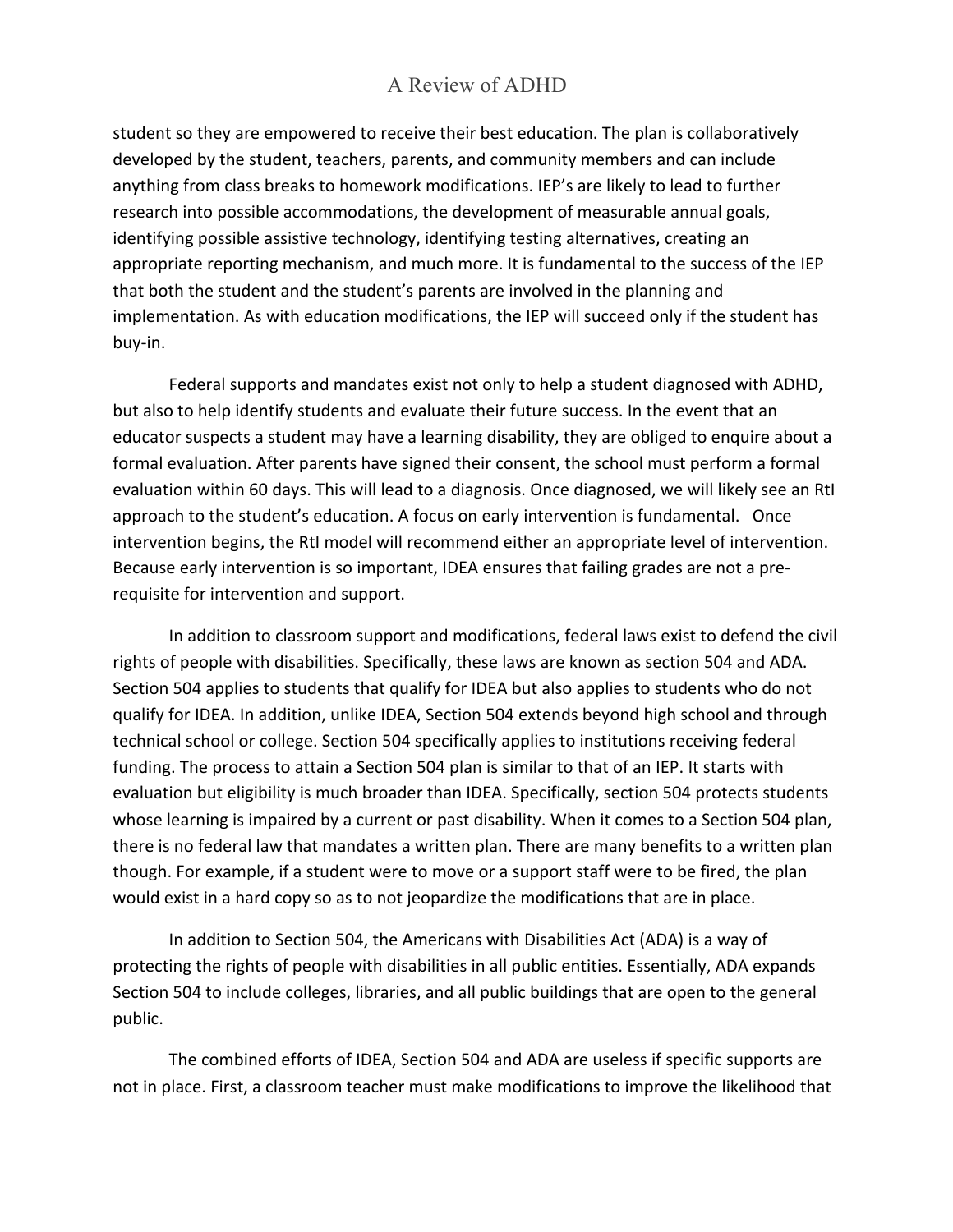the supports will lead to success. Second, the students must be engaged in the process from beginning to end. This means that they must participate in the planning, implementation, and evaluation of each of the supports that they experience. Third, and possibly most importantly, it is fundamental that resources be directed to developing a transition plan for the student to transition into work, a technical school, or college. Without this transition plan, the student will likely receive drastically less support and will experience a reduced likelihood of success. This transition plan can include visiting colleges and other education venues, exploring job fairs, and developing work skills such as filling out applications or practicing for an interview. The transition plan must be as comprehensive as the modifications implemented through the child's early years or the work may be wasted.

The federal government and education systems in our country have designed supports in a holistic manor. They know that it is important the students with diagnosed disabilities receive the support they deserve, regardless of the grades they are receiving. Section 504, IDEA, and ADA are all federally implemented to increase the likelihood that every student of every ability in our school system reaches their highest possible level of academic success. With the support of the federal government, teachers and administrators are able to make classroom and educational modifications that will improve the quality of education of each student diagnosed with ADHD.

#### *Part Five: Medication*

Medicating for ADHD is often the first solution discussed when a young person is first diagnosed. Medication for a behavioral disorder is treated differently than a medication for a pain or illness might be treated. This remains especially true when we look at medicating for ADHD. Not only is ADHD often considered an invisible disorder, it is also often considered to be an excuse for unruly children. As a result, using medication to treat students diagnosed with ADHD can become a particularly tricky predicament.

It is often the case that students are first observed and pre-diagnosed with ADHD at school. As a result, more often than not, the process of finding a support mechanism is often initiated by an administrator, teacher, or other school personnel. If this is the case, there are a few fundamental procedural steps the school faculty should take in discussing solutions, especially medications, to the family. The first step the educator must take is to assure the parents that they are passionate about founding solutions to increasing the student's academic, and often social, success. This will comfort the parents and eliminate the thought that the teacher is judging or shaming the family. Second, it is absolutely crucial that the teacher explain the multitude of support options for the child. Too often, teachers get tunnel vision and want to see medication or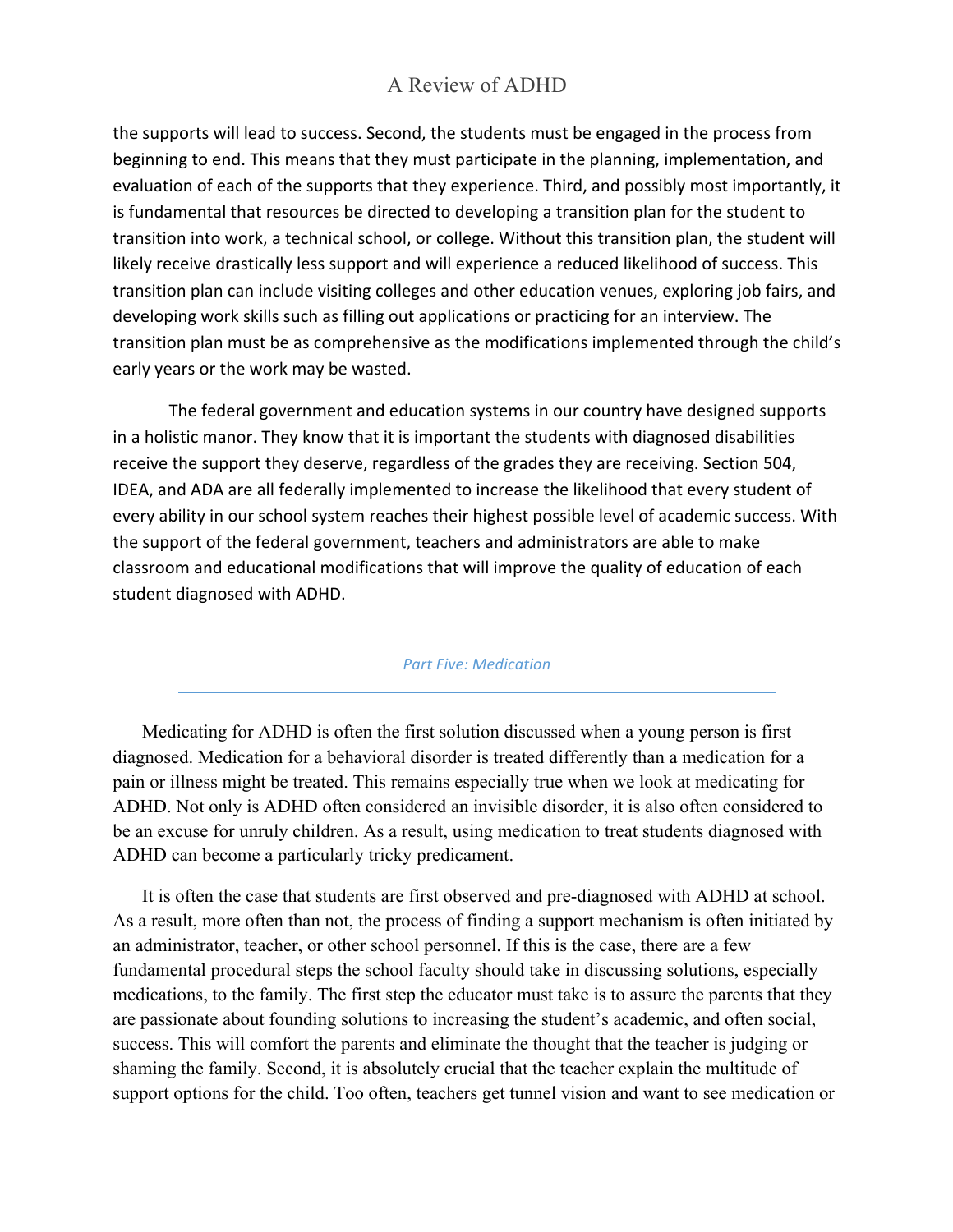nothing. It is important that medication is just one tool in a whole tool belt offered to the parents. The parents should also be educated about IEPs, Cognitive Behavioral Therapy, and much more. This leads to the next most important role a teacher plays in discussing supports for the student's learning. The teacher must next bring up in detail what is involved with each support method. For example, it is ineffective for a teacher to simply offer the solution of medication without explaining in detail successful ways to take medication as well as ways to navigate medication as a family. If a teacher successfully reminds the parents they care about their child, explains the complete array of options, and details the commitment of each option the parents, and eventually the child, are more likely to have buy in.

Any time a school offers medication as a solution to a child's academic short comings, the situation has the opportunity to become negative. The best option is to avoid any judgement or negative thoughts or statements. If, however, the parents continue to feel pressured and decide they do not want medication the school has a few choices. First, we know that medication is not the only support we can offer to a student with ADHD. In fact, medication alone is not the strongest intervention available. If a family expresses opposition to the idea of medication, it is likely that the child will begin modeling their same opposition. We know from previous sections that if a child opposes a method of support, the support will fail. In this case, the school needs to develop the strongest support plan they can that excludes medication.

Attention deficits affect a vastly diverse population of people. While medication often supports young people in a way that helps them focus, calm down, or act with thought, it is still working towards an end goal of conformity. I accept that medication is a solution, but I firmly challenge the notion that it is the strongest solution in our tool-belt. Most children struggle the most with their symptoms of ADHD when they are in a traditional school setting. These settings are designed to support children in learning. Unfortunately, as a system they are failing a lot of children. In response, our education system needs to be redesigned to accommodate the children of today as opposed to the children of a century ago. With technology and research, we can better design classrooms to accommodate a busy mind. We can redesign the ways our teachers teach so that students of all abilities are able to obtain knowledge that will strengthen them. Secondly, we need to design IEPs with the whole student in mind. While an IEP is focused on a student's learning, Maslow's Hierarchy of Needs shows us that without a stable home, balanced diet and safe environment, a student cannot succeed academically to their fullest potential. A support plan needs to first work with the student so they can advocate for themselves and second needs to extend beyond the doors of their classroom. If we take a holistic approach to the way we support children with ADHD and design our education system in a way that supports the way children of today learn, medication will become the exceptional form of support.

My primary area of learning for section five was the expansive diversity in medications and their applications. While I do not think medication is a strong enough solution to stand alone, it is good to see that there are multiple options for children. One area I would have liked the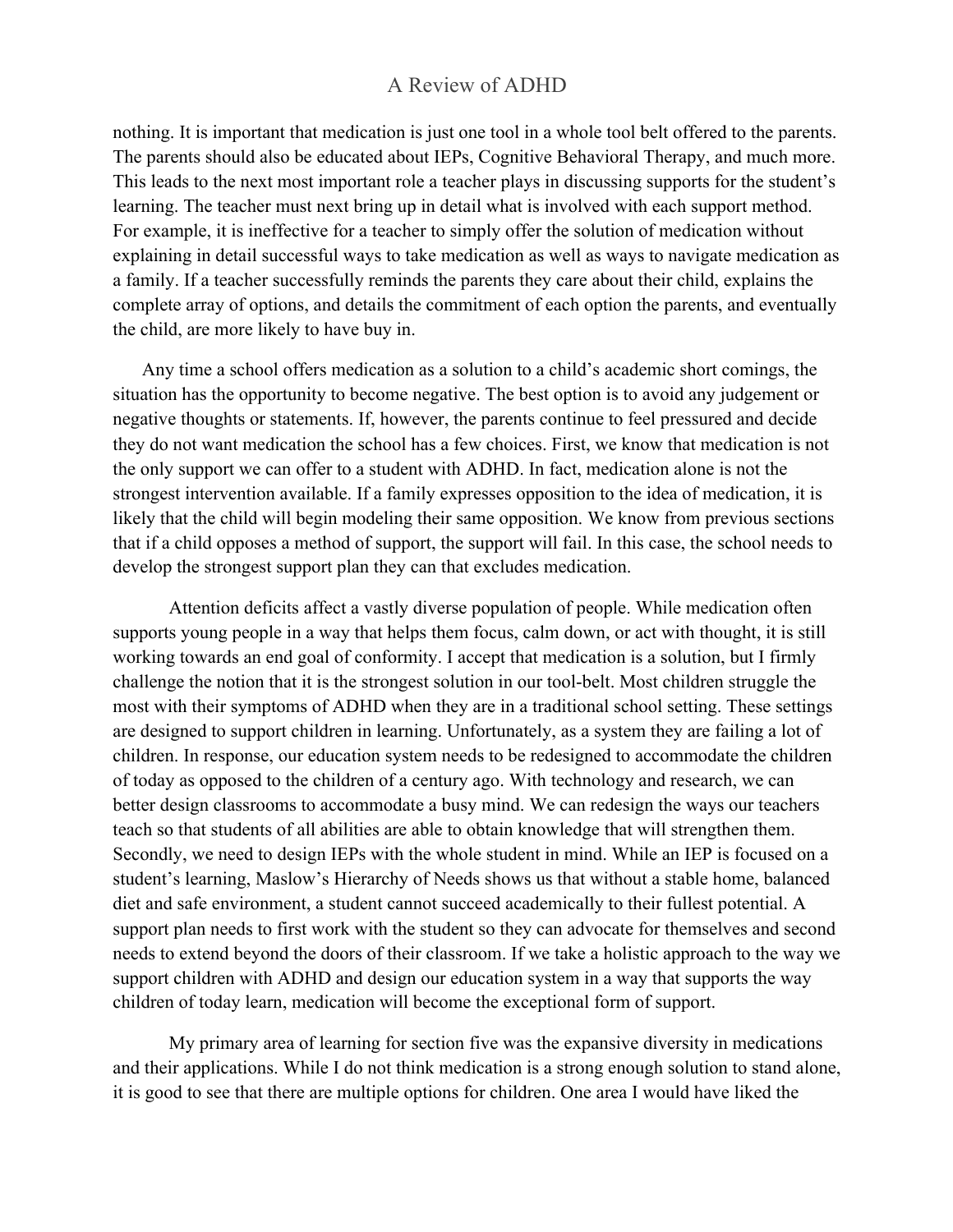section to expand more on is the child's role in medication. How does a child advocate for themselves? If they do not like the way they feel on medication, how do they ask for change? The child's voice should be the loudest voice in the decision making process. It is easier to accept their opinions as they grow older, but I would like to see more of a proactive role from an early age. This will ensure that the child has bought into medication as a solution and will assure in them that they have the power to stop taking the medication or try a new medication.

In addition to the diversity in medication available, I found it enlightening to see a focus on measuring the effectiveness of medication on a student's performance. Without a successful way to measure the impact the medication has on the student, there is no way to make an informed decision to continue the medication or make an adjustment.

In my eyes, when considering medication as a solution for ADHD, it is important to consider it as a last resort. Today, it may be the easiest option. However, it is often not the most effect option when it comes to improving a student's academic and social success. As with each section previously, medication is just one piece of a much larger puzzle. We, as future youth workers, have to consider it when evaluating different support methods for a student but it should never be weighted more heavily than others. Introducing a prescription into a child's life should never be done lightly, especially when there is an abundance of alternate solutions. The most important piece of this puzzle is that no piece can work alone. Medication alone is no more successful than an IEP alone. The pieces must come together to form a support plan and the support plan must be influenced by the desires of the child diagnosed with ADHD.

Section Six: Through the eyes of the student

Living with any disability in an academic setting is difficult. Living with ADHD would be no exception. We know that there are many supports available in today's schools that help students succeed. However, there are still opportunities for students to have less than desirable outcomes in their education. If I were to be diagnosed with ADHD and were still attending public school the social, academic, and personal aspects of my life would all be affected.

First, a diagnosis of ADHD would affect my social life. There is a lot of stigma that surrounds behavioral disabilities such as ADHD. The disorder is a relatively young disorder and discoveries are still being made. The young age of the disorder opens the door for people to instantly discredit any struggles associated with ADHD. Even in academia, we see professors teach that the symptoms of ADHD are more likely attributed to a failing education system and less likely attributed to a biological disorder. I am confident that the stigma that surrounds an ADHD diagnosis would impact my social life more than the symptoms of the behavioral disorder.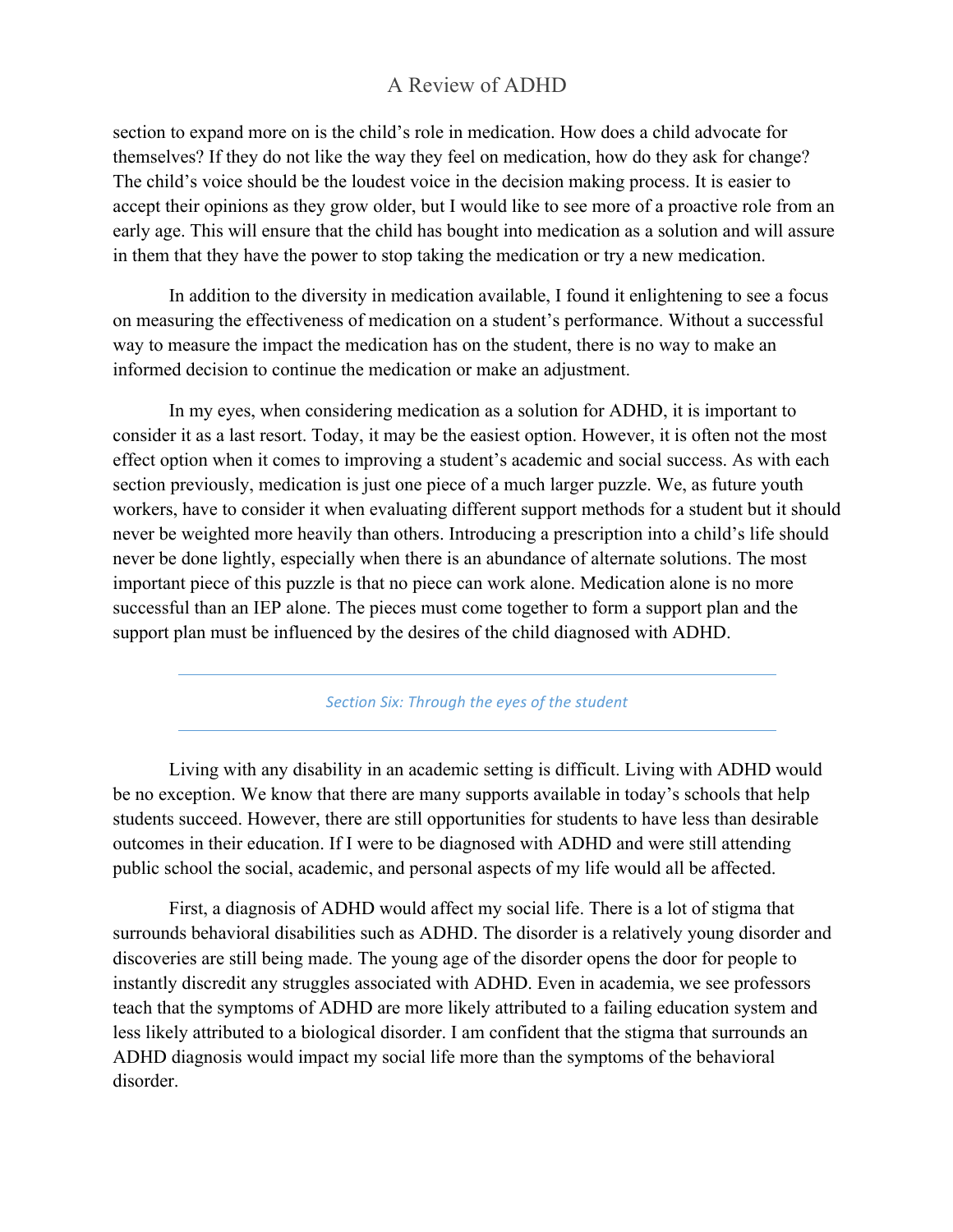Second, having ADHD would directly and indirectly impact my academic success and my attitude towards my education. It is nearly common knowledge that the public schools in the American education system are not well suited to handle the unique academic needs of students with ADHD. I would certainly not be an exception. The behaviors associated with ADHD would likely act as direct barriers to my academic success. For example, my parents divorced at a very young age. This unique component of my life would add an extra barrier in the process of planning supports. I have always been an involved student and the extracurricular activities would likely make it easier for me to forget homework and procedures after school.

In a possibly more prohibitive way, ADHD would have a negative impact on my attitude towards my education. It would be easy for me to lack self-efficacy with regard to my education. There are systems in place that would help me succeed, but it would still be difficult to continue to believe that I will be able to succeed in school and beyond.

Thirdly, living with ADHD would impact my personal life and the relationships I have with people close to me. As we progress through adolescence, we have an ever evolving understanding of what relationships are important. In the beginning, our parents are the most important relationship we have. As we progress into and through adolescence, it is standard that parents become less of a primary relationship and peers fill the role. If I were a student with ADHD in today's schools, I would have experienced difficulty adapting and creating new relationships. In addition, I would struggle with developing a sense of self. The more supports I would need, the harder it would be to develop a strong understanding of whom lives under the supports. Without this strong sense of self I would likely have a difficult time developing primary personality traits in my early years.

These three difficulties convene in the classroom. Because of this, it is crucial that a student has a teacher that supports them on their mission. For me, an ideal teacher would be first and foremost educated on the most recent research in ADHD and other behavioral disabilities. In addition, the ideal teacher would have a desire to continue recommending new supports in the classroom. Medication is not the only support that can fail after the first attempt. It is important that a classroom teacher has the desire and knowledge to move forward with new interventions and supports when they acknowledge the current support is not working. An ideal teacher also knows their boundaries. A middle school teacher may see 150 students a day. If each of these students had comprehensive support plans, the teacher would be failing themselves and their students to assume that they can meet the needs of all of these students. It is important that the teacher know their limit. Finally, it is important that the educator remain connected to the needs and wants of the student. If the student requests a new support method in the classroom but the teacher believes the current support method is the best, the student will become frustrated and will likely lose motivation in the support planning process.

For me, attending public education would likely have been narrowed if I had ADHD. My social life would have been impacted, my academic results and efficacy would be reduced, and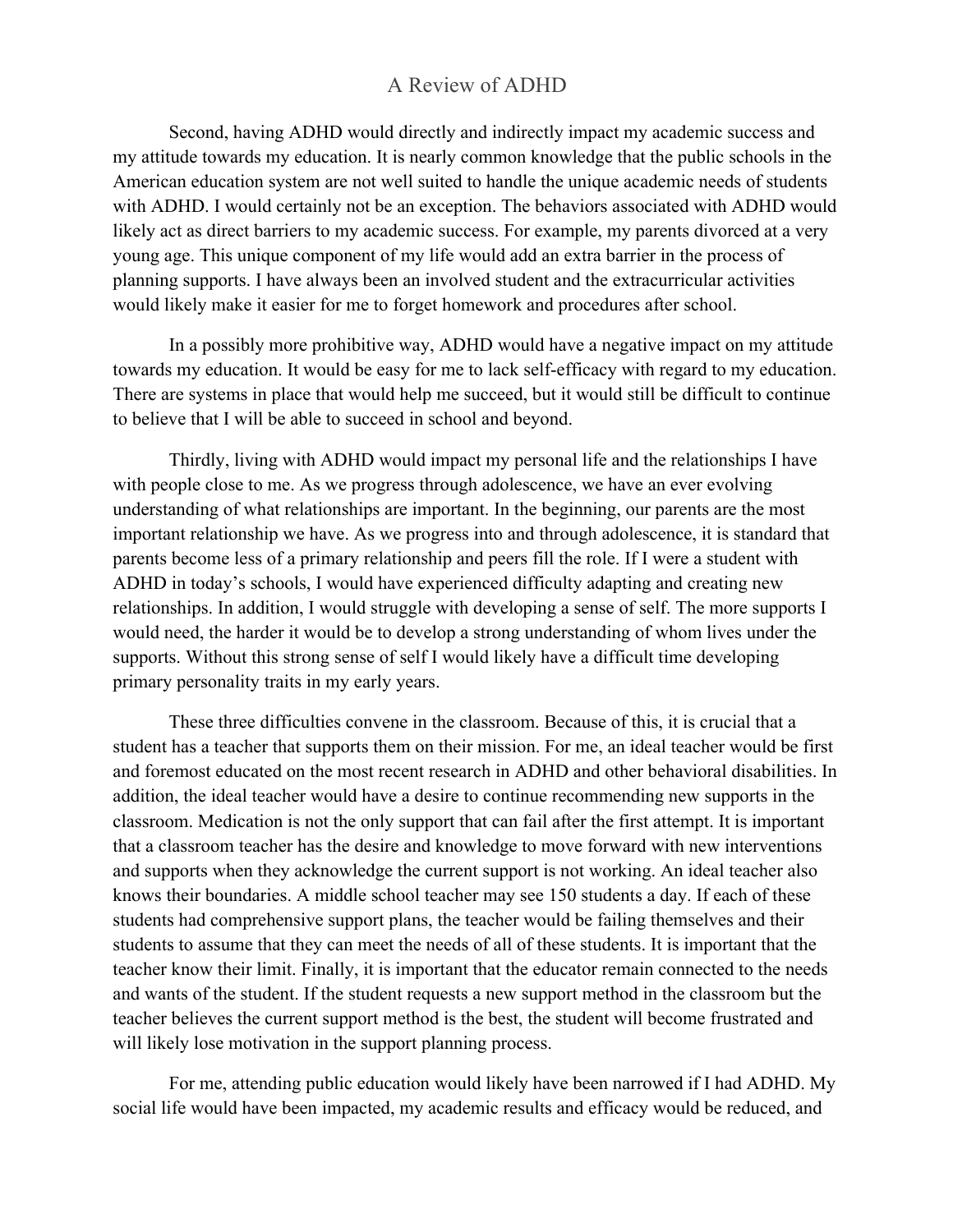my personal relationships and self development would have been hampered. This all is much less likely to happen if proper supports are in place. With a proper teacher I could have easily achieved the same academic success as my non-ADHD peers.

#### *Section Seven: Behavior Intervention Plan*

For students with ADHD, a Behavioral Intervention Plan (BIP) can make or break a student with regard to their academic success. To develop a BIP, the educator must work with the student, family, and school faculty to first come to an understanding of the circumstances and second come to an agreement on the best way to move forward. This process allows each student to receive custom supports in their academic setting.

John is a middle schooler taking multiple classes for the first time. He has recently been diagnosed with ADHD and consistently has sidebar conversations during his classes. After seeing the trend, his teacher called a meeting with John, his parents and the school counselor. By asking a series of instigation questions, the teacher discovers that John has a difficult time staying focused because he is uninterested in the topics in his classes. This is likely the result of limited working memory. In addition, he has a lack of self-efficacy as a result of his recent diagnosis. John's parents stated during the meeting that this behavior continues after John gets home. He has difficulties staying focused when doing homework.

In a conversation about supports, the teacher recommends a few methods with the intent of reengaging John in his education. First, the teacher suggests that John design a support page for each of his classes. The page will allow John to reference earlier concepts learned in each class and will be a great way for him to visually engage with the material. Second, John's teacher encourages him and his parents to find ways to apply the topics he is learning to the world around him. With math for example, his teacher recommended applying the skills he learns in geometry to measure items in his house. Finally, his teacher recommends that the team come up with a formal Individualized Education Plan to support John as he is changing teachers and classes seven times a day.

For John, his BIP will have a rigid outline of teacher and student response to unruly behavior. Because his triggers are focused around his level of motivation and interest, each of his teachers will respond when the see him start to lose interest. John and his teachers will agree on methods to ensure John stays interested and informed about the topic at hand. John mentioned he has the hardest time staying focused during his Biology class. In response, the team recommends he create a set of visual flash cards to help him follow along in a class with traditionally vocab heavy content. With respect to the coursework he is in, the team agrees that it would be beneficial to review the courses that John is in and the teaching styles of the teacher that are